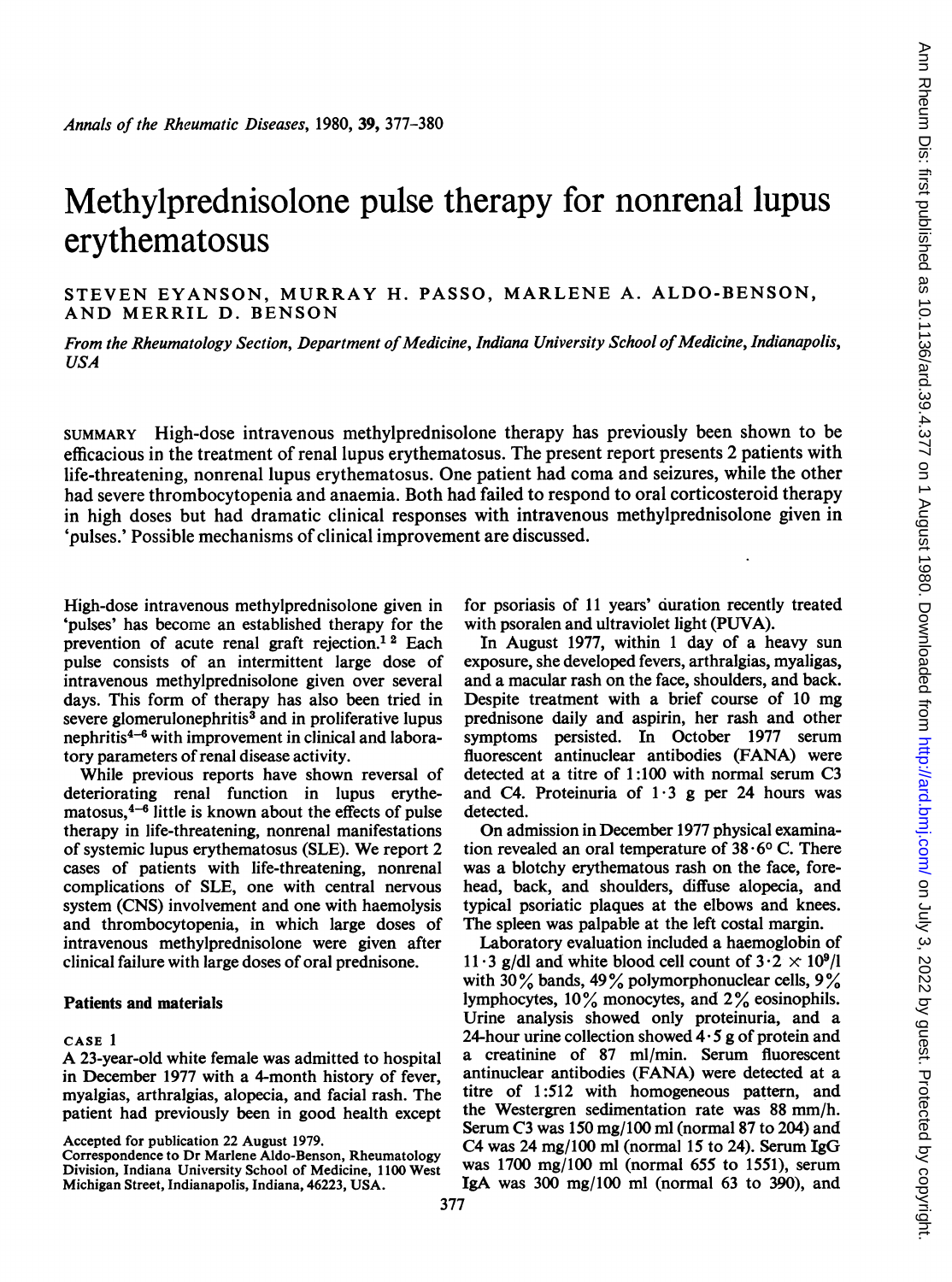IgM was 150 mg/100 ml (normal 60 to 347). (SI:  $mg/l = mg/100$  ml  $\times$  10.)

A renal biopsy showed focal mesangial proliferation. A skin biopsy from the right elbow showed hyperkeratosis, parakeratosis, regular acanthosis, and a mild perivascular inflammation consistent with psoriasis. A second biopsy from the back showed follicular plugging, thinning of the epidermis, and chronic perivascular and periappendaged inflammation 'consistent' with lupus. An immunofluorescent band test was done on uninvolved skin and showed only stippling for C3 at the dermal-epidermal junction.

Initially the patient responded to aspirin, though fever and proteinuria recurred. 40 mg of prednisone daily was added with improvement in clinical condition, though her serum C3 fell to 62 mg/100 ml and serum C4 to <sup>9</sup> mg/100 ml and remained low. A repeat serum FANA titre was 1:1024. Antibodies to extractable nuclear antigens were found at 1 :100 000, with both RNAase-sensitive RNP and Sm antibodies being present.

In February 1978, after the dose of oral prednisone had been slowly tapered to 25 mg daily, the patient developed high fevers, grand mal seizures, and obtundation. A single cytoid body was observed. The cerebrospinal fluid showed 40 WBC/mm<sup>3</sup>, 60 $\frac{9}{6}$  of which were lymphocytes and the rest polymorphonuclear cells. The cerebrospinal fluid (CSF) protein was 147 mg/100 ml  $(1.47 \text{ g/l})$  Despite 100 mg of daily oral prednisone the patient deteriorated rapidly with coma and seizures. Adequate levels of phenytoin and phenobarbitol were ineffective in controlling seizures.

<sup>1</sup> g of intravenous methylprednisolone was given daily as a single dose for 3 days with complete resolution of neurological symptoms and fever. Within <sup>1</sup> week of methylprednisolone therapy serum C3 was 155 mg/100 ml and C4 32 $\cdot$ 8 mg/100 ml and have remained normal. The Westergren sedimentation rate rapidly decreased to <sup>18</sup> mm/h and proteinuria disappeared. Serum IgG decreased to 960 mg/100 ml, serum IgA to less than 60 mg/100 ml, and IgM to 62 mg/100 ml. Repeat lumbar puncture revealed normal CSF findings.

Ten months later the patient is clinically well except for alopecia on 50 mg of prednisone daily.

#### CASE 2

A 49-year-old black female was admitted to the hospital in March 1978 with complaints of weakness, dizziness, and shortness of breath of 4 months' duration. The patient had noticed weight loss despite a good appetite. She complained of stiffness and arthralgias, primarily in her hands, of 6 months, duration.

Her past history was remarkable in that the bone marrow was examined for anaemia after an operation for ovarian cyst in 1969 and showed a plasmacytosis. No cause was established. Hyperthyroidism was diagnosed in 1972, treated initially with <sup>1311</sup> and subsequently with propylthiouracil and propranolol. These were discontinued in May 1977 for a leucopenia which quickly resolved.

Physical examination on admission revealed frontotemporal alopecia, a dense right cataract, and a left iridectomy scar. Lymph nodes were palpable in the cervical, periauricular, axillary, and epitroclear regions. A grade II/VI systolic ejection murmur was audible at the base and left sternal border. Liver span was 12 cm, with <sup>3</sup> cm palpable below the costal margin. The spleen was not enlarged. The joints were normal except for chronic, post-traumatic changes of the right knee. Neurological testing gave normal results.

Laboratory tests on admission showed a normal chest x-ray and electrocardiogram. Haemaglobin was 7.1 g/dl, leucocytes  $7.6 \times 10^9$ /l, reticulocyte count 1.6%, and platelets  $120 \times 10^9$ /l. (A blood count done 2 weeks before admission in evaluation of a self-limited episode of diarrhoea showed a haemoglobin  $9.9$  g/dl). Urine analysis, liver function tests, and serum electrolytes were normal. The Westergren sedimentation rate was 114 mm/h.

The hospital course was marked by intermittent febrile episodes, though multiple blood, urine, and sputum cultures were negative. She received 2 units of packed red blood cells on admission. Subsequently she developed a positive direct Coombs test, and her haemoglobin again fell to  $7.0 \text{ g/dl}$ . Serum haptoglobin decreased from 200 mg/100 ml (normal  $35$  to  $200$ ) to 0 mg/100 ml, and urine haemosiderin was found. The platelet count plunged to 13  $\times$  10<sup>9</sup>/l. The clotting profile revealed normal prothrombin time and partial thromboplastin time, low normal fibrinogen levels of 167 mg/100 ml (normal 150 to 450) and positive fibrin split products of greater than 40  $\mu$ g/ml (normal <20  $\mu$ g/ml). Bone marrow aspirations on 2 occasions revealed plasmacytosis, increased iron stores, and megakaryocytes. Haematology consultants considered the clotting aberrations were secondary to chronic disseminated intravascular coagulation.

Further examination showed normal upper gastrointestinal x-ray and barium enema. intravenous pyelogram, gallium scan, bone scan, and abdominal ultrasound. A liver-spleen scan revealed hepatomegaly with uniform uptake. A thyroid scan showed slight enlargement and increased uptake of 42% (normal up to  $35\%$ ), though thyroid function tests were normal. Lymph node biopsy showed a foilicular, nodular pattern with no evidence of neoplasia or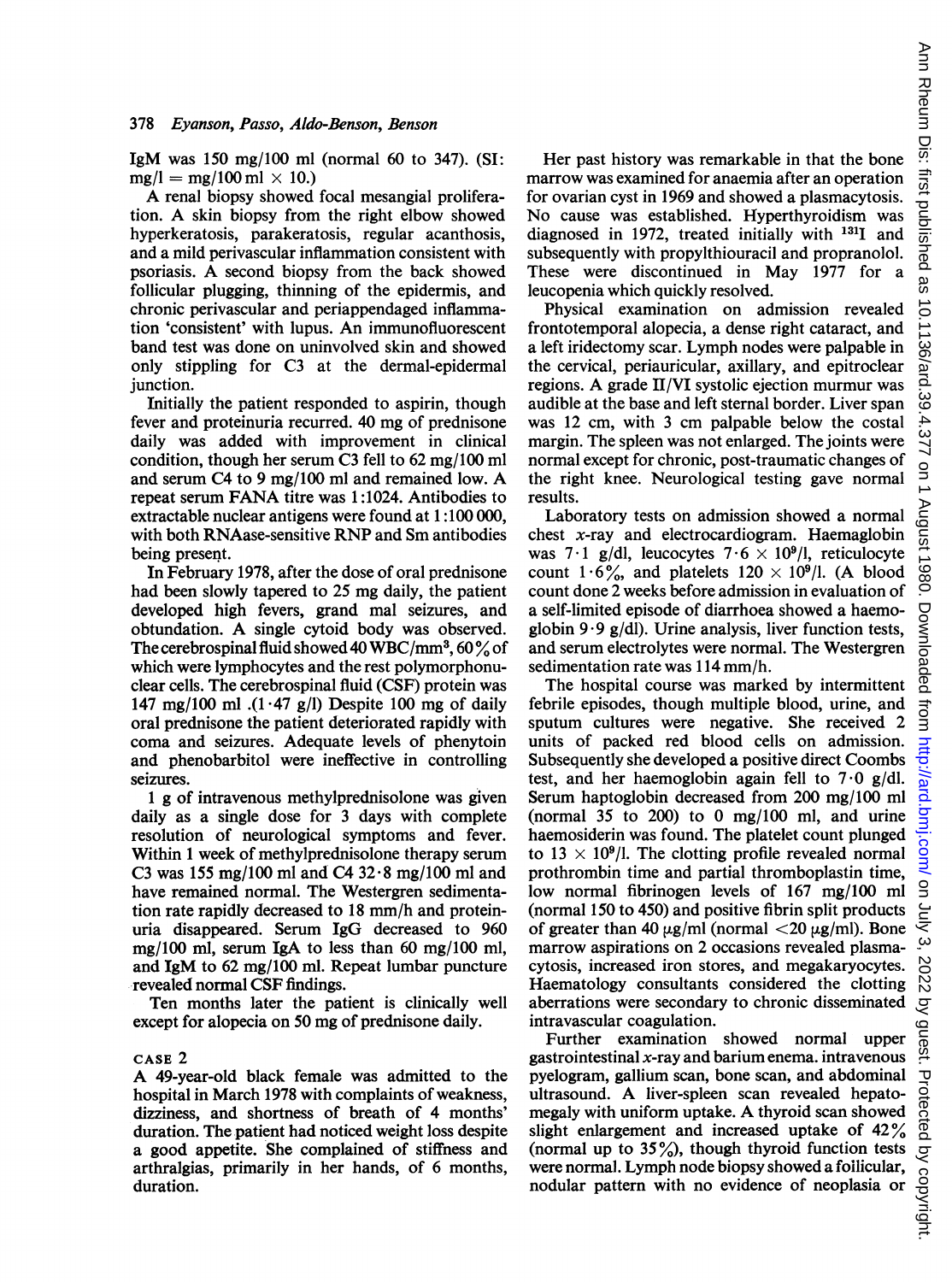vasculitis. Serum FANAwas positive on <sup>2</sup> determinations at 1:5120, with homogeneous pattern. Serum rheumatoid factor by latex agglutination was positive at 1:160, and quantitative tests for immunoglobins revealed IgG 1720 mg/100 ml (normal 800 to to 1800), IgA 860 mg/100 ml (normal 70 to 360), and IgM 170 mg/100 ml (normal 70 to 250). Total haemolytic complement (CH50) was markedly reduced at  $17\%$  (normal 35 to 65%) and serum C3 was reduced to 35 mg/100 ml (normal 88 to 250). Serum C4 was normal at 16 mg/100 ml (normal 12 to 75). Renal function tests showed creatinine clearance 77 ml/min and 24-hour total protein of 150 mg. Urine analysis remained normal except during one episode of urinary tract bleeding.  $(SI: mg/l=$  $mg/100$  ml  $\times$  10.)

The clinical course was marked by soft-tissue and urinary-tract bleeding. After an infectious cause of the fever was ruled out, prednisone 60 mg/day orally was initiated. This was subsequently increased to 100 mg daily in divided doses. The patient required multiple blood and platelet transfusions over the next 4 weeks while still on 100 mg prednisone daily. Because of no apparent response to prednisone, <sup>1</sup> g of intravenous methylprednisolone was given every morning on 3 successive days. The blood picture stabilised, and subsequently the patient required no further blood product transfusions. Improvements in haemoglobin, the platelet count, and fibrin split products were seen in the next 5-14 days. Repeat FANA was 1:1280. The CH50 returned to normal at 37 %, and the sedimentation rate decreased to 70 mm/h (Westergren). The patient was continued on prednisone 50 mg twice daily orally and was successfully tapered to 20 mg of prednisone daily as an outpatient without relapse of her haematological conditions.

### **Discussion**

Our first patient had multiple features of lupus erythematosus,7 including fevers, leucopenia, alopecia, proteinuria, arthralgias, and myalgias. In addition serum FANAs were positive and serum complement levels low. While her renal involvement as shown by proteinuria and proved by renal biopsy preceded onset of central nervous system manifestations of SLE, this was not of an immediate, lifethreatening nature. Initially she had shown improvement of her creatinine clearance, decrease in proteinuria, and reduction in fever and skin rash on oral prednisone. After the onset of grand mal seizures and high fever accompanied by mental obtundation, she rapidly deteriorated despite large increases in the dosage of prednisone and anticonvulsants. Her response to intravenous pulses of

methylprednisolone was dramatic, with resolution of fever, cessations of seizures, and a return to normal mentation. Return to normal of serum complement components, decrease in erythrocyte sedimention rate, and a fall in serum IgG levels confirmed her response to therapy (Table 1).

Our second patient had arthralgias, alopecia, fever, and high titre FANA, but her major manifestations of SLE were haematological. These included haemolytic anaemia. thrombocytopenia, and disseminated intravascular coagluopathy. These features continued despite therapy with 100 mg of oral prednisone daily for several weeks and required multiple transfusions of blood and platelets. After pulse therapy with methylprednisolone she required no more transfusion and had a reversal of the clinical parameters of coagulopathy (Table 2). Serum complement levels and erythrocyte sedimentation rate improved promptly.

The use of methylprednisolone pulses for lupus nephritis has been reported to be of value. $4-6$  The regimens described consist of 3-5 days of daily intravenous methylprednisolone and are essentially the same as described in the present patients. Use of this therapy has not been previously reported in patients with nonrenal complications of SLE.

Corticosteroid effects on both the inflammatory and immune responses have been demonstrated in both normal volunteers and ill patients.<sup>8</sup> Specific anti-inflammatory effects that have been demonstrated include decreased availability of inflammatory cells,<sup>9</sup> interference in inflammatory cell function.<sup>10</sup> and suppression of noncellular, inflammatory reactions.<sup>11</sup>

Table 1 Laboratory and clinical parameters of patient 1 before and after pulse therapy with intravenous methylprednisolone

|                        | <b>Seizures</b> | Fever              | Serum C4<br>Westergren<br>sed.rate                              |
|------------------------|-----------------|--------------------|-----------------------------------------------------------------|
| Before pulse Many with | coma            | $>$ 38 $\cdot$ 5°C | $9 \text{ mg}/100 \text{ ml}$ 88 mm/hour<br>$(90 \text{ mg/l})$ |
| After pulse            | None            | $<$ 37 $\cdot$ 5°C | $32.8 \text{ mg}/100$ 18 mm/hour<br>ml $(328 \text{ mg/l})$     |

Table 2 Laboratory parameters of patient 2 before and after pulse therapy with intravenous methylpredinsolone

|                                 | Haemoglobin Platelet | count                                                 | CH50 | Fibrin split<br>products |
|---------------------------------|----------------------|-------------------------------------------------------|------|--------------------------|
| Before pulse $7.0 \text{ g/dl}$ |                      | $13000 \, \text{mm}^3$ $17\%$<br>$(13 \times 10^9/l)$ |      | $>40 \mu$ g/ml           |
| After pulse                     | $13$ g/dl            | 150 000/mm <sup>3</sup> 37%<br>$(150 \times 10^9/l)$  |      | $<$ 20 $\mu$ g/ml        |